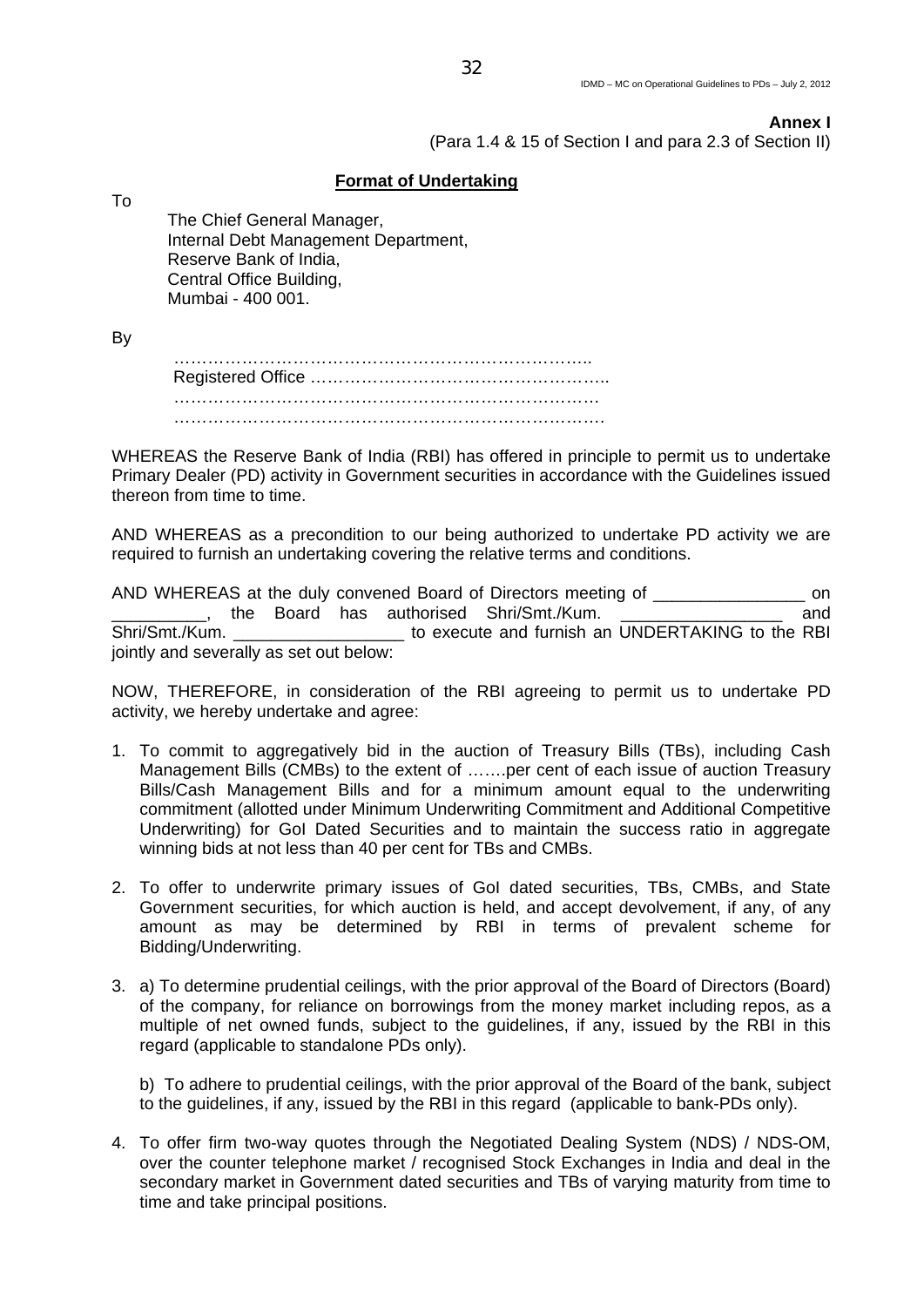- 5. To achieve a sizeable portfolio in Government securities and to actively trade in the Government securities market.
- 6. To achieve an annual turnover of not less than 5 times in Government dated securities and not less than 10 times in TBs/CMBs of the average of month-end stocks (*in the book separately maintained for the PD business)* subject to the turnover in respect of outright transactions being not less than 3 times in Government dated securities and 6 times in TBs /CMBs.
- 7. To maintain the capital adequacy standards prescribed by the RBI, and to subject ourselves to all prudential and regulatory guidelines as may be issued by the RBI from time to time.
- 8. To maintain adequate infrastructure in terms of both physical apparatus and skilled manpower for efficient participation in primary issues, trading in the secondary market, and for providing advice and education to investors.
- 9. To adhere to "Guidelines on Securities Transaction to be followed by PDs" issued vide circular IDMC.No.PDRS/2049-A/03.64.00/99-2000 dated December 31, 1999 and Master Circulars issued from time to time and put in place necessary internal control systems for fair conduct of business and settlement of trades and maintenance of accounts.
- 10. To comply with all applicable RBI /Securities and Exchange Board of India (SEBI) requirements under the existing guidelines and which may be laid down from time to time in this behalf, failing which RBI would be at liberty to cancel the authorisation as a PD.
- 11. To abide by the code of conduct as laid down by RBI/SEBI, the Primary Dealers' Association of India (PDAI) and the Fixed Income, Money Markets and Derivatives Association of India (FIMMDA).
- 12. To maintain separate books of account for transactions relating to PD business (distinct from the normal banking business) with necessary audit trails and to ensure that, at any point of time, there is a minimum balance of Rs.100 crore of Government securities earmarked for PD business (applicable to bank-PDs only).
- 13. To maintain and preserve such information, records, books and documents pertaining to our working as a PD as may be specified by the RBI from time to time.
- 14. To permit the RBI to inspect all records, books, information, documents and make available the records to the officers deputed by the RBI for inspection/scrutiny and render all necessary assistance.
- 15. To maintain at all times a minimum net owned funds of Rs.150 crore / Rs.250 crore in Government securities and to deploy the liquidity support from the RBI, net borrowings from call money market and net repo borrowings exclusively in Government securities (applicable to standalone PDs only).
- 16. To maintain an arm's length relationship in transactions with group and related entities.
- 17. To obtain prior approval of RBI for any change in the shareholding pattern of the company (applicable to standalone PDs only).
- 18. To submit in prescribed formats periodic reports including daily transactions and market information, monthly report of details of transactions in securities and risk position and performance with regard to participation in auctions, annual audited accounts and an annual performance review and such statements, certificates and other documents and information as may be specified by RBI from time to time.